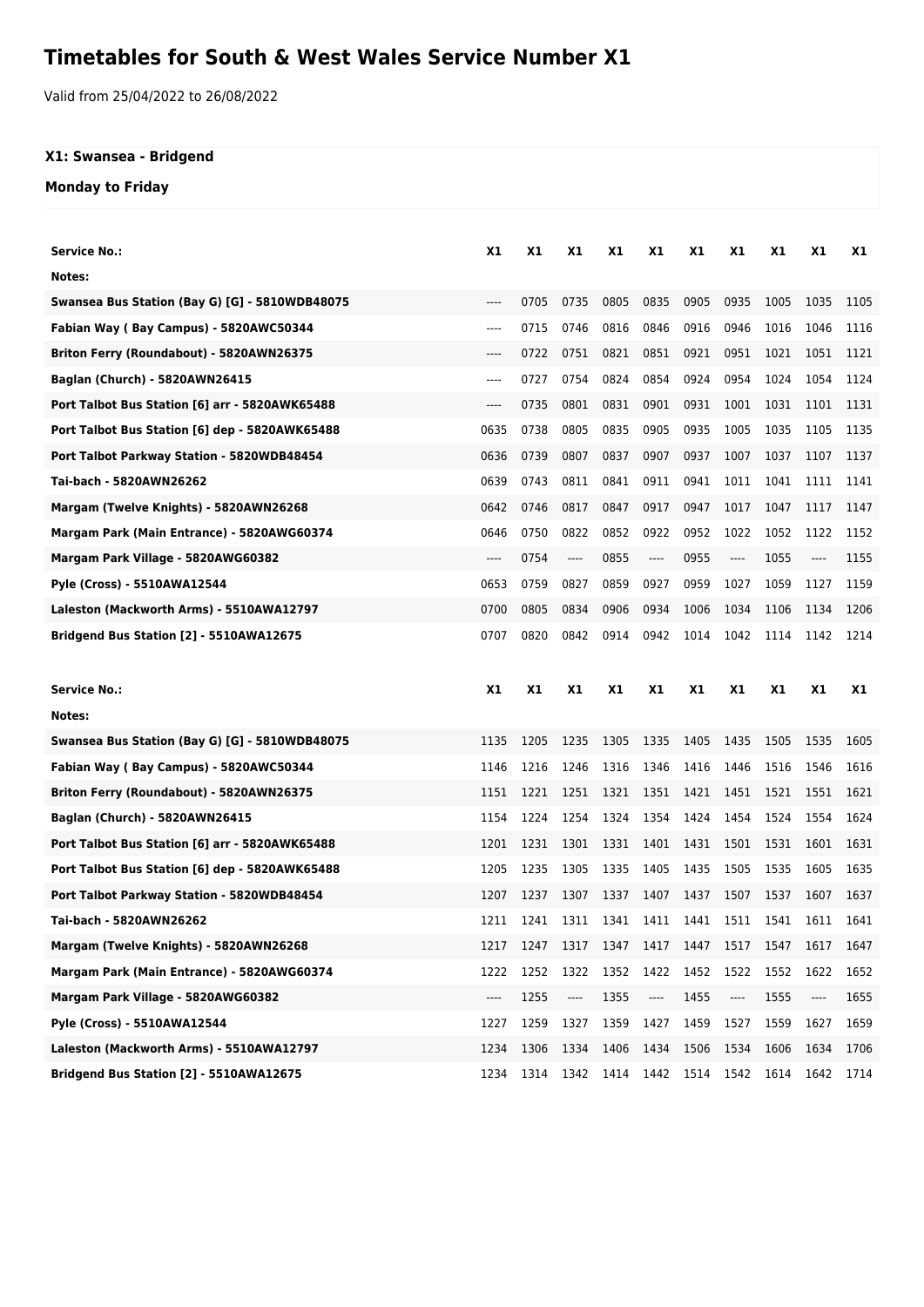| <b>Service No.:</b>                            | X1   | X1   | X1    | X1       | X <sub>1</sub> |
|------------------------------------------------|------|------|-------|----------|----------------|
| Notes:                                         |      |      |       |          |                |
| Swansea Bus Station (Bay G) [G] - 5810WDB48075 | 1635 | 1705 | 1745  | 1815     | 1845           |
| Fabian Way (Bay Campus) - 5820AWC50344         | 1646 | 1716 | 1756  | 1824     | 1856           |
| Briton Ferry (Roundabout) - 5820AWN26375       | 1651 | 1721 | 1801  | 1830     | 1901           |
| Baglan (Church) - 5820AWN26415                 | 1654 | 1724 | 1804  | 1834     | 1904           |
| Port Talbot Bus Station [6] arr - 5820AWK65488 | 1701 | 1731 | 1811  | 1841     | 1911           |
| Port Talbot Bus Station [6] dep - 5820AWK65488 | 1705 | 1735 | 1815  | $\cdots$ | 1915           |
| Port Talbot Parkway Station - 5820WDB48454     | 1707 | 1737 | 1817  | $---$    | 1917           |
| Tai-bach - 5820AWN26262                        | 1711 | 1741 | 1821  | $---$    | 1921           |
| Margam (Twelve Knights) - 5820AWN26268         | 1717 | 1747 | 1827  | ----     | 1927           |
| Margam Park (Main Entrance) - 5820AWG60374     | 1722 | 1752 | 1832  | $---$    | 1932           |
| Margam Park Village - 5820AWG60382             | ---- | 1755 | $---$ | ----     | ----           |
| Pyle (Cross) - 5510AWA12544                    | 1727 | 1759 | 1837  | ----     | 1937           |
| Laleston (Mackworth Arms) - 5510AWA12797       | 1734 | 1806 | 1844  | $---$    | 1944           |
| Bridgend Bus Station [2] - 5510AWA12675        | 1742 | 1814 | 1852  | ----     | 1952           |

## **X1: Bridgend - Swansea**

## **Monday to Friday**

| Service No.:                               | X1   | X1   | X1   | X1   | X1   | X1   | X1   | X1    | <b>X1</b> | X1   |
|--------------------------------------------|------|------|------|------|------|------|------|-------|-----------|------|
| Notes:                                     |      |      |      |      |      |      |      |       |           |      |
| <b>Bridgend Bus Station - 5510AWA12681</b> | ---- | 0720 | 0750 | 0825 | 0850 | 0920 | 0950 | 1020  | 1050      | 1120 |
| Laleston (Mackworth Arms) - 5510AWA12798   | ---- | 0729 | 0759 | 0834 | 0859 | 0929 | 0959 | 1029  | 1059      | 1129 |
| Pyle (Cross) - 5510AWA12545                | ---- | 0736 | 0806 | 0841 | 0906 | 0936 | 1006 | 1036  | 1106      | 1136 |
| Margam Park Village - 5820AWG60382         | ---- | 0740 | ---- | ---- | 0909 | ---- | 1009 | $---$ | 1109      |      |
| Margam Park (Main Entrance) - 5820AWG60375 | ---- | 0746 | 0811 | 0846 | 0913 | 0941 | 1013 | 1041  | 1113      | 1141 |
| Twelve Knights (NW) - 5820AWN26428         | 0715 | 0749 | 0815 | 0850 | 0917 | 0945 | 1017 | 1045  | 1117      | 1145 |
| Tai-bach - 5820AWN26433                    | 0720 | 0754 | 0820 | 0855 | 0922 | 0950 | 1022 | 1050  | 1122      | 1150 |
| Port Talbot Parkway Station - 5820WDB48454 | 0722 | 0756 | 0822 | 0857 | 0924 | 0952 | 1024 | 1052  | 1124      | 1152 |
| Port Talbot Bus Station arr - 5820FCX18355 | 0724 | 0758 | 0824 | 0859 | 0926 | 0954 | 1026 | 1054  | 1126      | 1154 |
| Port Talbot Bus Station dep - 5820FCX18355 | 0728 | 0802 | 0829 | 0904 | 0931 | 0959 | 1031 | 1059  | 1131      | 1159 |
| Baglan (Church) - 5820AW028003             | 0734 | 0808 | 0836 | 0911 | 0938 | 1006 | 1038 | 1106  | 1138      | 1206 |
| Briton Ferry (Roundabout) - 5820AWN26371   | 0738 | 0812 | 0839 | 0914 | 0941 | 1009 | 1041 | 1109  | 1141      | 1209 |
| Fabian Way (Bay Campus) - 5820AWC50678     | 0744 | 0819 | 0844 | 0919 | 0946 | 1014 | 1046 | 1114  | 1146      | 1214 |
| Swansea Bus Station (Bay G) - 5810WDB48075 | 0755 | 0830 | 0855 | 0930 | 0957 | 1025 | 1057 | 1125  | 1157      | 1225 |